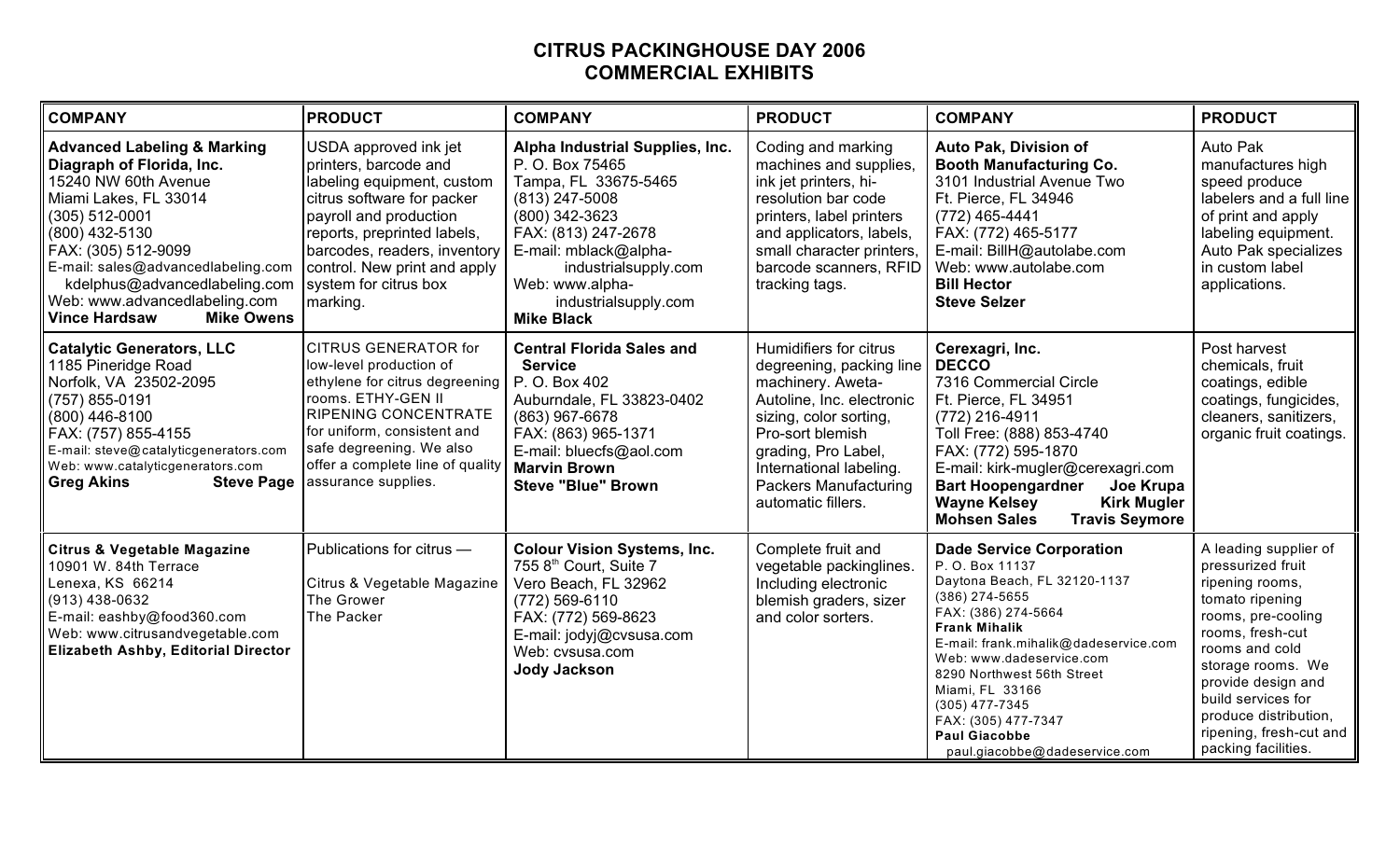| <b>COMPANY</b>                                                                                                                                                                                                                                                                                                                               | <b>PRODUCT</b>                                                                                                                                                                                                                                                                       | <b>COMPANY</b>                                                                                                                                                                                                                                                 | <b>PRODUCT</b>                                                                                         | <b>COMPANY</b>                                                                                                                                                                                                                                                                     | <b>PRODUCT</b>                                                                                                                                                                                                                                                               |
|----------------------------------------------------------------------------------------------------------------------------------------------------------------------------------------------------------------------------------------------------------------------------------------------------------------------------------------------|--------------------------------------------------------------------------------------------------------------------------------------------------------------------------------------------------------------------------------------------------------------------------------------|----------------------------------------------------------------------------------------------------------------------------------------------------------------------------------------------------------------------------------------------------------------|--------------------------------------------------------------------------------------------------------|------------------------------------------------------------------------------------------------------------------------------------------------------------------------------------------------------------------------------------------------------------------------------------|------------------------------------------------------------------------------------------------------------------------------------------------------------------------------------------------------------------------------------------------------------------------------|
| Durand-Wayland, Inc.<br>P. O. Box 1404<br>LaGrange, GA 30241-1404<br>(706) 882-8161 x 127<br>(800) 241-2308<br>FAX: (706) 884-3268<br>E-mail: sales@durand-wayland.com<br>Web: www.durand-wayland.com<br><b>Greg Drouillard</b><br><b>Butch Durand</b><br><b>Troy Houser</b><br><b>Pat Nappi</b><br><b>Woody Peeples</b><br><b>Ray Perry</b> | Leading manufacturer of<br>complete packing<br>systems, sizing and<br>sorting by weight,<br>dimension, color, blemish;<br>new Natural Light Fruit<br>Labeling; innovative bin<br>handling systems. Local<br>service in Florida. Design,<br>install and commission<br>complete lines. | <b>Florida Labels &amp; Systems</b><br>445 Prospector Trail<br>Dahlonega, GA 30533<br>Toll Free: (800) 645-2235<br>FAX: (706) 867-9313<br>E-mail: Islangston@alltel.net<br><b>Laurie Langston</b><br><b>Pat Hall</b>                                           | Fruit labeling<br>machines, automated<br>packinghouse<br>machinery, high<br>speed bagging<br>machines. | <b>FMC FoodTech</b><br><b>Fresh Produce Technologies</b><br>400 Fairway Avenue<br>Lakeland, FL 33801<br>(863) 680-3603<br>FAX: (863) 680-3620<br>E-mail: carol.ratcliff@fmcti.com<br>Carol Ratcliff -<br><b>Account Manager</b><br><b>Fresh Produce Technologies</b>               | <b>FMCTI</b> labeling<br>systems, FMCTI<br>cleaning assist system,<br>Sta-Fresh protective<br>coatings, Vigor-Ox<br>sanitizing, truck drench<br>system, Freshgard fruit<br>preservation, Freshgard<br>ORP systems,<br>Freshgard 1000 high<br>pressure washer.                |
| <b>Frank Door Company</b><br>413 Howard Blvd<br>Newport, NC 28570<br>(386) 304-6121<br>FAX: (386) 304-6122<br>E-mail: smeacham@frankdoor.com<br>Web: www.frankdoor.com<br><b>Scott Meacham</b>                                                                                                                                               | Coolor/freezer insulated<br>doors, manual/power<br>operation, hinge, single<br>horizontal slide, bi-part,<br>vertical, overhead.                                                                                                                                                     | <b>Industrial Brush Corp.</b><br>4000 Drane Field Road<br>Lakeland, FL 33811<br>(863) 647-5643<br>FAX: (863) 647-5573<br>E-mail: chuck@industrialbrush.com<br>Web: industrialbrush.com<br><b>Mike Malone</b><br><b>Gary Messier</b><br><b>Chuck Richardson</b> | Food processing<br>brushes, foam rubber<br>donuts, parts and<br>accessories.                           | <b>Macro Plastics, Inc.</b><br>5512 Corn Mill Lane<br>Powder Springs, GA 30127<br>(770) 590-7583<br>FAX: (770) 590-7960<br>E-mail: sbisesi@macroplastics.com<br>Web: www.macroplastics.com<br>Steve Bisesi, S.E. Manager                                                           | Agricultural harvesting<br>and storage bins.                                                                                                                                                                                                                                 |
| Mid-Florida Forklift, Inc.<br>9856 South Orange Avenue<br>Orlando, FL 32824<br>(407) 859-8750<br>(800) 444-8750 (FLA WATTS)<br>FAX: (407) 851-0907<br>E-mail: jhall@midfloridaforklift.com<br>Web: www.midfloridaforklift.com<br><b>Joe Linebarier</b><br><b>Tom Morris</b>                                                                  | Nissan forklift truck,<br>attachment, electric pallet<br>jack, hydraulic pallet jack,<br>convertible hand truck.                                                                                                                                                                     | <b>Pace International LLC</b><br>1403 Hidden Creek Lane<br>Winter Haven, FL 33880<br>(863) 604-4179<br>FAX: (863) 297-5405<br>E-mail: rickl@paceint.com<br>Web: www.paceint.com<br><b>Rick Lewis</b>                                                           | Post harvest<br>coatings, cleaners,<br>sanitizers, and<br>equipment.                                   | Packers Supply Co., Inc.<br>1000 North 2nd Street<br>P. O. Box 3510<br>Ft. Pierce, FL 34948-3510<br>$(772)$ 461-5100<br>FAX: (772) 461-2124<br>E-mail: packerss@bellsouth.net<br>Web: www.packerssupply.com<br><b>James B. Hensley</b><br><b>Gregg A. Johnson</b><br>J. Mike McGee | Adhesives, cartons,<br>header & drawstring<br>bags, cornerboards,<br>Winter Bell cell packs &<br>RTS citrusavers,<br>ventilated foam &<br>chipboard pads, softnet<br>& stretch film pallet<br>wrap, strapping,<br>harvesting supplies, and<br>maturity testing<br>equipment. |